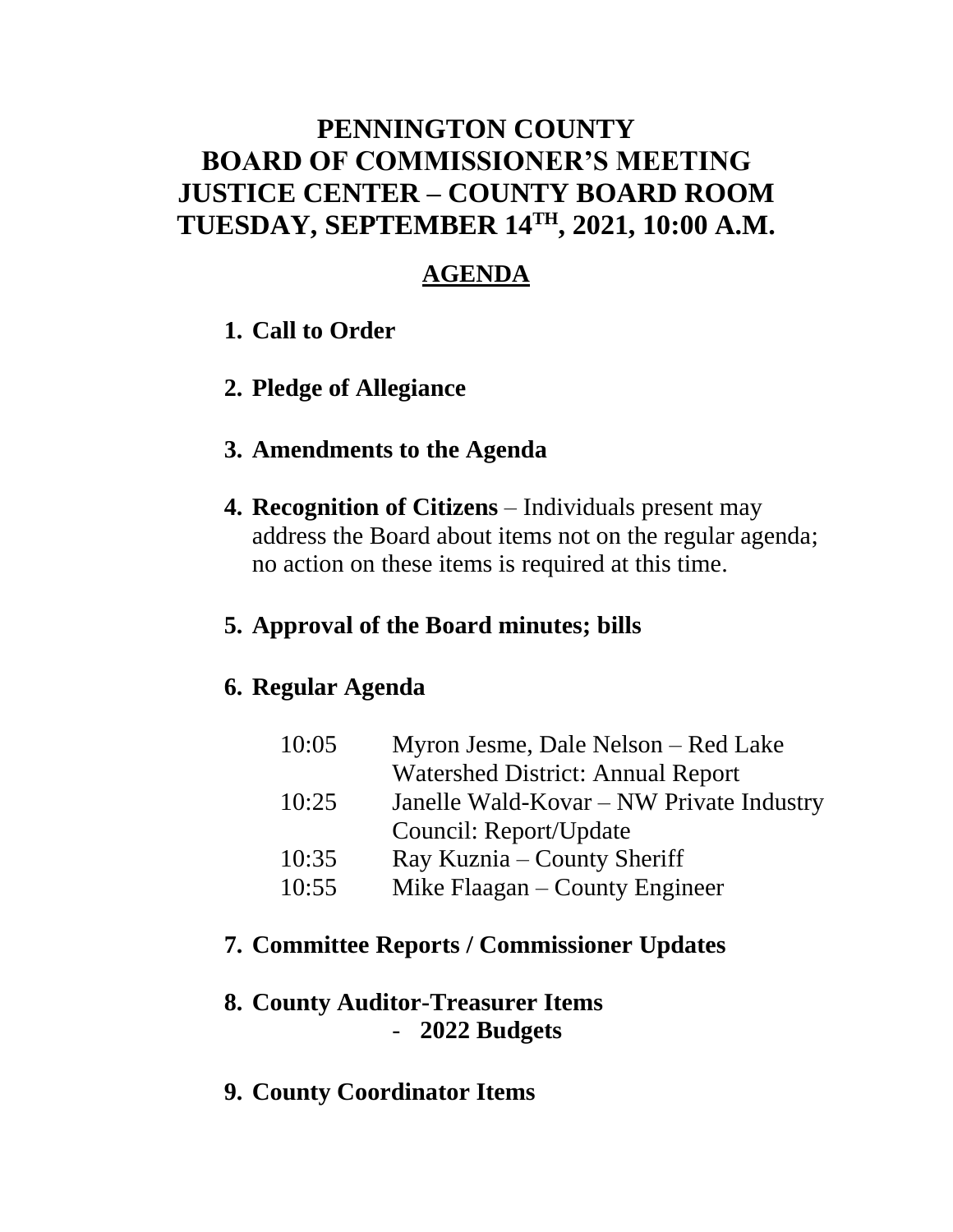- **10. County Attorney Items**
- **11. Adjournment**

**(This agenda is subject to change)**

**Note: Due to COVID-19, ZOOM invites will be sent to those on the agenda and the agenda email list.**

# **REMINDER**

**A Public Hearing on the proposed "No-Wake Ordinance" will be held at 9:00 a.m. in the Justice Center Board Room.**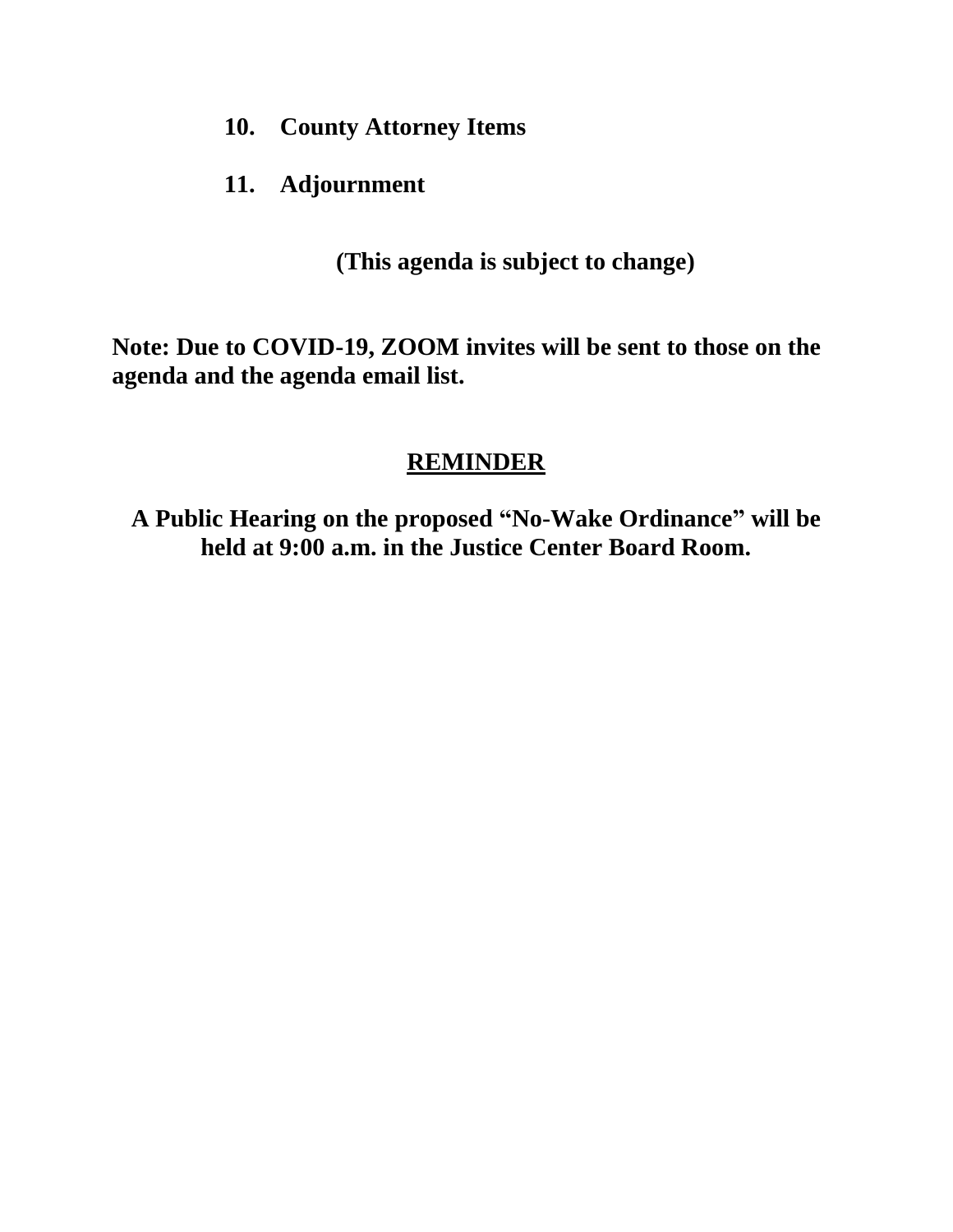Below is the link to the Red Lake Watershed District 2020 Annual Report:

<http://redlakewatershed.org/Annual%20Reports/2020%20Annual%20Report.pdf>